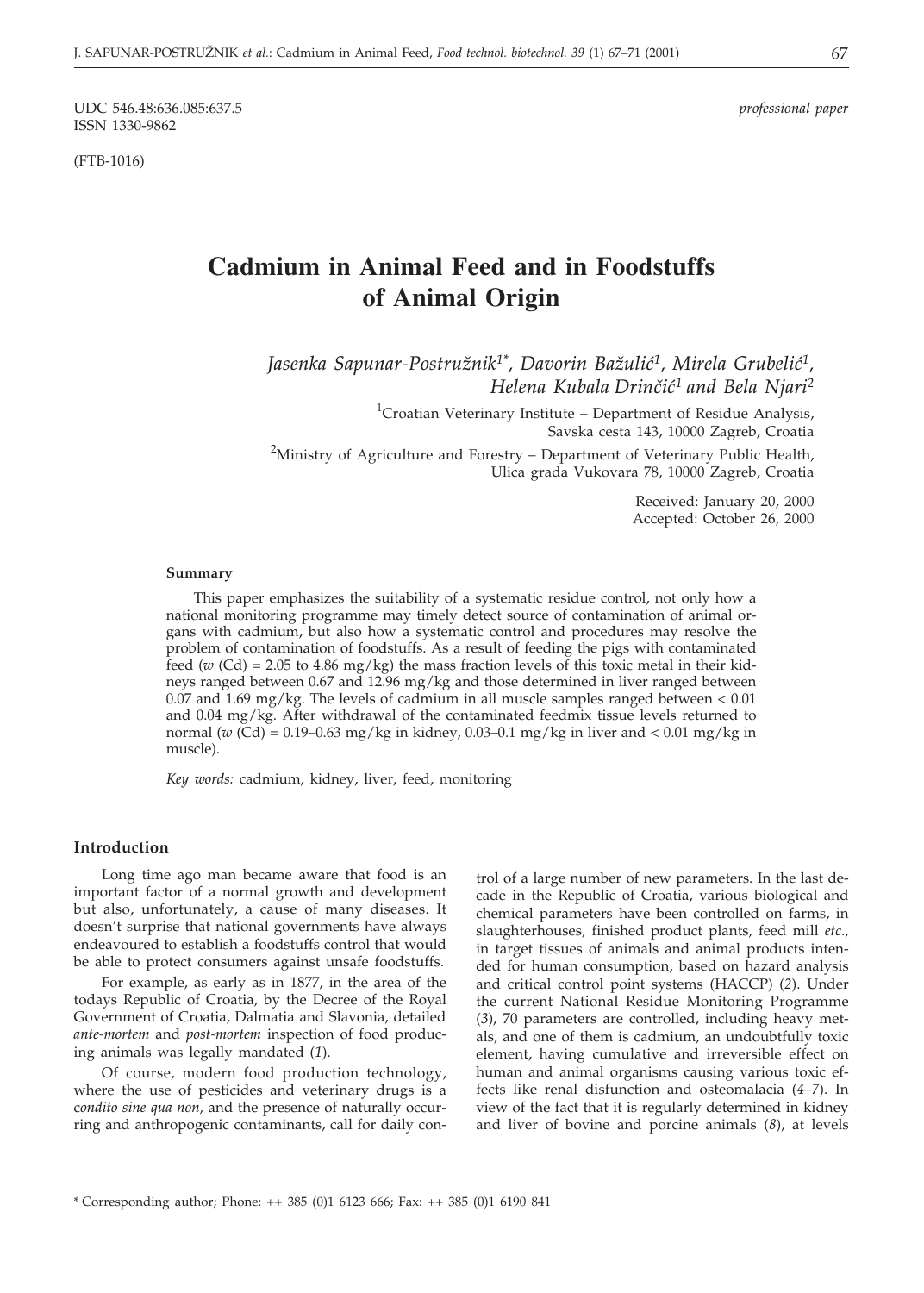which are not infrequently at or above the maximum residue level – MRL (*9*), regular control of this metal is even more justified.

The purpose of this paper is to emphasize that regular monitoring in close cooperation with veterinary inspection contributes to the protection of animal health, as well as of the consumer's health.

### **Materials and Methods**

Under the Croatian National Residue Monitoring Programme, the levels of cadmium were analysed in muscle tissue, kidney and liver of slaughtered pigs, and in animal feedmixes and premix from September 1995 till March 1996. The samples were separately packed in polyethylene bags and sent either deep frozen or fresh to the laboratory where they were stored at  $-20$  °C until the analysis. Prior to analysis the samples were homogenised using Politron blender Model PT2000. The samples were prepared by digestion with  $HNO<sub>3</sub>$  and  $H<sub>2</sub>O<sub>2</sub>$ in high performance microwave digestion unit (Milestone 1200 M). The digestion  $(500-1000 \pm 0.1 \text{ mg})$  of the sample to which 3 mL of HNO<sub>3</sub> solution (w=65 %) and 0.5 mL of  $H_2O_2$  solution (w=30 %) were added, at 300 W for 5 min and then at 600 W for 10 min, proved to be satisfactory. After digestion the samples were washed and diluted to 6 mL into a graduated beaker. Demineralised water and reagents of recognised analytical quality were used. The measurements of cadmium were performed on an atomic absorption spectrophotometer ATI UNICAM 929 using an acetylene/air flame, Cd-hollow cathode lamp (228.8 nm line) and deuterium lamp for background correction. The samples were prepared through various tests combined with blank tests and through application of standard SIGMA solution and aspirated directly to the flame. Under the optimised conditions the detection limit (calculated as three times the SD value of blank) was 10  $\mu$ g/kg, and blank assay was  $< 5 \mu g/kg$ .

Mean recovery values  $\pm$  SD for muscle, liver, kidney and feed mix were in percent:  $97,94 \pm 1,26$ ;  $95,08 \pm 1.56$ ;  $96,99 \pm 1.27$ ;  $101.7 \pm 4.56$ , respectively (number for each type of sample was 12, and the additional quantity of cadmium was equal to the corresponding MRL's). The calculation of 95 %-confidence levels (*10*) showed that 95 % of the recovery test results was comprised within the limits of 97.4–98.74 % and 94.18–97.8 % for muscle and liver, respectively, while the values for kidney and feed mix were 96.18–97.80 % and 98.8–104, 6 %, respectively.

#### **Results**

Each cadmium result in the Tables 1–6 represents the mean value of two parallel determinations of the same sample, adjusted for appropriate mean recovery value.

The mass fraction levels of cadmium in pigs muscle, liver and kidney are shown in Table 1. Table 2 contains the data on the levels of cadmium in pigs tissue and organs after an extended sample collection where, in accordance with Guidelines provided by the Croatian Ministry of Agriculture and Forestry – Veterinary Direc-

torate (*3*), the samples of muscle, liver and kidney from five animals (marked respectively with the indices 1–5) were taken at each farm. Table 3 shows the cadmium levels determined in feedmixes: Grover, ST-1 and ST-2 of different composition and caloric values, and which are used for the feeding of pigs weighing 15–20, 25–60 and 60–100 kg. The indices I and II stand for the farm from which the samples were taken. The same Table includes the results for premix. At the Farm III the same feedmixes Grover, ST-1 and ST-2 of the same supplier, were used but their sampling was not possible during the same sampling procedure which included the Farms I and II because the farmer has ordered a limited quantity of the feedmixes which has run out by the time of the inspector's arrival. Considering that some other subsuppliers from the same area used the feedmixes coming from the same feed mill, Table 4 shows the cadmium levels in pigs muscle, liver and kidney coming from these farms marked from IV to IX. Tables 5 and 6 show the cadmium levels determined in feedmixes and tissues and organs of the pigs coming from all the nine incriminated farms after successful solution of the problem, *i.e*. after the feeding of animals with a newly prepared mixes using a premix from a different source of supply.

#### **Discussion**

In September 1995, during a routine testing in the context of the Monitoring programme of tissue and organs of slaughtered animals for the presence of residues, the levels of cadmium determined in kidney and liver of pigs from 3 farms (I-III) were far above the permissible levels laid down in Croatian regulations (*9*), precisely, mass fraction  $w$  (Cd)=1 mg/kg for kidney and  $0.5$  mg/kg for liver, while the levels determined in muscle were considerably below the respective MRL (0.1mg/kg) (Table 1). Considering that cadmium is a highly toxic element, the objective of this research was to discover and eliminate the source of its intake. As provided in the Guidelines of the Croatian Ministry of Agriculture and Forestry – Veterinary Directorate (*3*), the next step involved an extended sampling in order to determine the exact number of animals in that particular farms with elevated mass fraction levels of cadmium. Regretfully, out of 15 newly tested animals, 12 in kidney samples and 9 in liver samples contained the unpermissible levels of cadmium. As it can be seen from Table 2, the mass fraction levels of cadmium in muscle are mostly below the MRL while those determined in liver and kidney of the animals from all the three farms (I-III) are above the MRL though still lower than those shown in Table 1.

Table 1. Cadmium mass fraction levels  $w$  (Cd)  $\pm$  SD in kidney, liver and muscle of swine samples collected in September 1995

| $w$ (Cd) / (mg/kg) |               |                 |                   |
|--------------------|---------------|-----------------|-------------------|
| Farm number        | Kidney        | Liver           | Muscle            |
|                    | $7.93 + 0.18$ | $0.87 + 0.07$   | $0.020 \pm 0.003$ |
| П                  | $9.92 + 0.16$ | $1.11 \pm 0.08$ | $0.030 \pm 0.004$ |
| Ш                  | $7.76 + 0.18$ | $0.94 + 0.03$   | $0.020 \pm 0.003$ |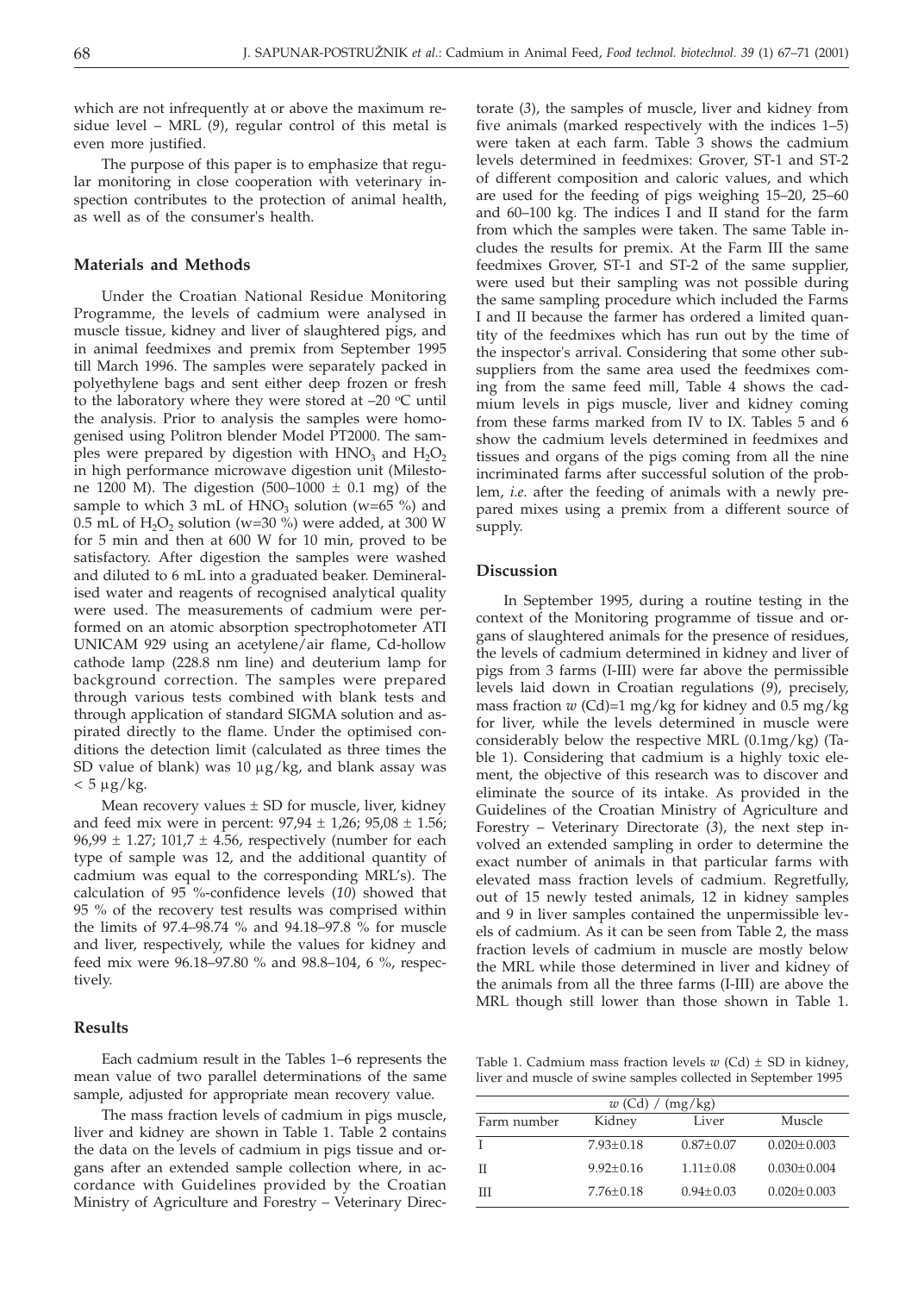The only explanation of these results is that between the two samplings (September and October) the pigs had obviously been fed with something else and not only with Grover, ST-1 and ST-2, which was later on confirmed in the interviews with the farmers.

Table 2. Cadmium mass fraction levels  $w$  (Cd)  $\pm$  SD in kidney, liver and muscle of swine samples collected in October 1995

| Farm             |                 | $w$ (Cd) / (mg/kg) |                   |
|------------------|-----------------|--------------------|-------------------|
| number           | Kidney          | Liver              | Muscle            |
| I <sup>1</sup>   | $2.73 \pm 0.11$ | $0.74 + 0.04$      | < 0.01            |
| $I^2$            | $2.82 \pm 0.11$ | $0.64 \pm 0.04$    | < 0.01            |
| $I^3$            | $0.87 \pm 0.04$ | $0.37 \pm 0.01$    | $0.010 \pm 0.002$ |
| $I^4$            | $2.10+0.04$     | $0.63 + 0.04$      | < 0.01            |
| $I^5$            | $2.50 \pm 0.13$ | $0.42 \pm 0.01$    | $0.010 \pm 0.002$ |
| $\Pi^1$          | $0.71 \pm 0.04$ | $0.10 \pm 0.01$    | < 0.01            |
| $\Pi^2$          | $3.36 \pm 0.08$ | $0.67 \pm 0.03$    | < 0.01            |
| $\mathbb{II}^3$  | $5.05 \pm 0.10$ | $0.90 \pm 0.03$    | < 0.01            |
| $\Pi^4$          | $1.24 \pm 0.07$ | $0.25 \pm 0.01$    | < 0.01            |
| $\Pi^5$          | $2.91 \pm 0.08$ | $0.63 \pm 0.02$    | $0.010 \pm 0.001$ |
| III <sup>1</sup> | $2.89 + 0.08$   | $0.63 + 0.02$      | $0.010 \pm 0.001$ |
| III <sup>2</sup> | $0.81 \pm 0.03$ | $0.20 \pm 0.01$    | < 0.01            |
| III <sup>3</sup> | $3.15 \pm 0.10$ | $0.48 \pm 0.01$    | < 0.01            |
| III <sup>4</sup> | $3.88 \pm 0.10$ | $0.73 \pm 0.01$    | $0.010 \pm 0.001$ |
| III <sup>5</sup> | $4.06 \pm 0.13$ | $0.83 \pm 0.01$    | < 0.01            |

On the basis of the records of used feedmixes and the data indicated on the ear tags applied to each animal coming from the mini-farms of the sub-suppliers, and in close and constructive cooperation with a veterinary inspector, it was found out that the animals concerned were fed with the finished feedmixes prepared in the same feed mill and, therefore, the samples of the feedmix and of the components thereof were taken for analysis (Table 3). Table 3 shows that in 4 of 5 feedmixes the cadmium mass fraction levels considerably exceeded the legally mandated MRL (*11*), *i.e.* 0.5 mg/kg.

In the process of the determination of the cadmium mass fraction levels in feed components, it was found out that the premix for pigs, containing 898 mg/kg (Ta-

Table 3. Cadmium mass fraction levels  $w$  (Cd)  $\pm$  SD in feedmixes and premix

| Date of sampling | $w$ (Cd) / (mg/kg)   |                 |  |
|------------------|----------------------|-----------------|--|
| (month/year)     | Feedmix              | Cadmium         |  |
| 10/95            | Grover I             | $0.28 \pm 0.01$ |  |
| 10/95            | $ST-1$ <sup>I</sup>  | $4.05 \pm 0.10$ |  |
| 10/95            | $ST-2$ <sup>I</sup>  | $2.37+0.08$     |  |
| 11/95            | $ST-1$ <sup>II</sup> | $4.86 \pm 0.07$ |  |
| 11/95            | $ST-2$ <sup>II</sup> | $2.05 \pm 0.11$ |  |
| 11/95            | Premix               | $898 \pm 14$    |  |

ble 3) caused the contamination of the feedmix and accumulation of this toxic element in kidney and liver of the tested animals. Through continuing cooperation with the veterinary inspection, the samples of muscle, liver and kidney were taken from the sub-suppliers pigs coming from other farms (IV–IX) using the feed from the same feed mill. The results contained in Table 4 show that all muscle samples meet the requirements laid down by Croatian Regulation (*9*) while out of six kidney and liver samples from November in as many as five kidney samples and three liver samples the determined mass fraction levels were by many times higher (in kidney even up to 13 times higher) than the MRL's laid down by Croatian Regulation (*9*). After having prepared the feedmixes with another premix (new batch with  $0.48 \text{ mg/kg}$ , the analysis showed that in all three tested feedmixes the cadmium levels were considerably below MRL's laid down in Croatian Regulation (*11*) as shown in Table 5. Subsequently the contaminated feedmixes were withdrawn and the new were distributed to the sub-suppliers and after several months, precisely in March 1996, the sampling of animal tissue and organs was repeated at all farms (I-IX) where the contamination with cadmium had been discovered.

The test results, indicated in Table 6, show that in all the nine tested animals, the levels of cadmium in kidney and liver did not exceed the MRL.

Table 4. Cadmium mass fraction levels  $w$  (Cd)  $\pm$  SD in kidney, liver and muscle of swine after the feeding of animals with contaminated feedmixes on the other farms; samples collected in November 1995

| Farm<br>number | $w$ (Cd) / (mg/kg) |                   |                   |
|----------------|--------------------|-------------------|-------------------|
|                | Kidney             | Liver             | Muscle            |
| IV             | $0.67 \pm 0.03$    | $0.070 \pm 0.003$ | < 0.01            |
| V              | $2.93 + 0.04$      | $0.450 + 0.003$   | $0.030 \pm 0.003$ |
| VI             | $2.38 + 0.06$      | $0.360 \pm 0.002$ | $0.030 + 0.003$   |
| VII            | $6.85 \pm 0.08$    | $0.83 \pm 0.04$   | $0.030 \pm 0.002$ |
| VIII           | $12.96 + 0.14$     | $1.69 + 0.05$     | $0.040 + 0.003$   |
| IХ             | $7.32 \pm 0.11$    | $1.42 \pm 0.04$   | $0.020 \pm 0.002$ |
|                |                    |                   |                   |

Table 5. Cadmium mass fraction levels  $w$  (Cd)  $\pm$  SD in newly prepared feedmixes; samples collected in December 1995

| Feedmix          | $w$ (Cd) / (mg/kg) |
|------------------|--------------------|
| Grover           | $0.12 \pm 0.01$    |
| $ST-1$           | $0.11 \pm 0.01$    |
| $ST-2$           | $0.16 \pm 0.01$    |
| premix-new batch | $0.48 \pm 0.01$    |

The analytical results clearly show that elevated levels of cadmium in kidney and liver resulted from the feeding the pigs with feedmixes in which the cadmium content was considerably above the permissible level (*11*). Namely, as it can be seen from Table 3, the absolute source of the feed contamination was the premix, which contained extreme levels of cadmium – almost 900 mg/kg (the source of cadmium was a zinc salt con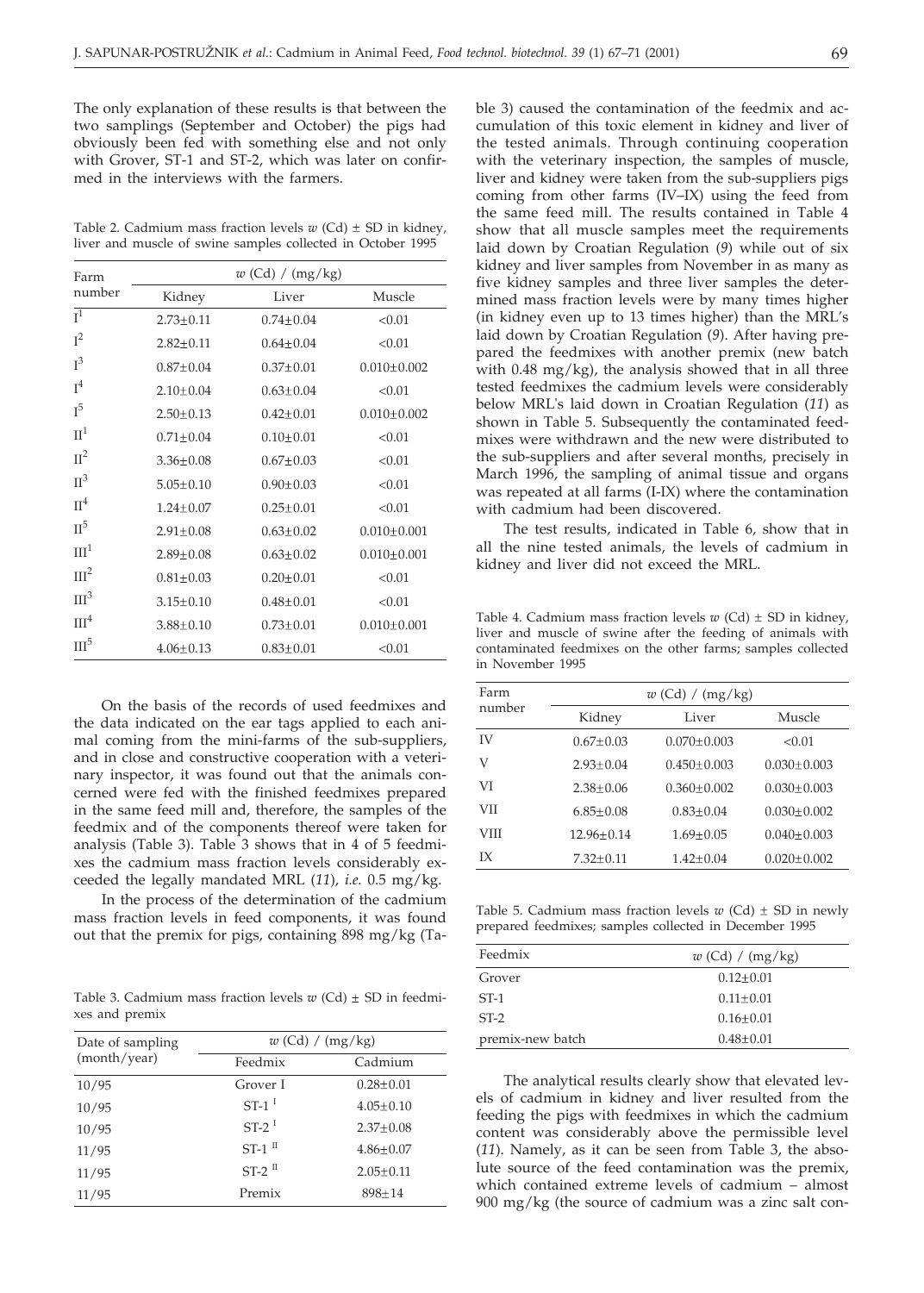Table 6. Cadmium mass fraction levels  $w$  (Cd)  $\pm$  SD in kidney, liver and muscle of swine after the feeding of animals with newly prepared feedmixes; samples collected in March 1996

| Farm<br>number | $w$ (Cd) / (mg/kg) |                 |        |
|----------------|--------------------|-----------------|--------|
|                | Kidney             | Liver           | Muscle |
| T              | $0.34 \pm 0.01$    | $0.10 \pm 0.01$ | < 0.01 |
| П              | $0.21 \pm 0.01$    | $0.030 + 0.004$ | < 0.01 |
| Ш              | $0.63 \pm 0.01$    | $0.09 + 0.01$   | < 0.01 |
| <b>IV</b>      | $0.19 + 0.01$      | $0.09 + 0.01$   | < 0.01 |
| V              | $0.49 \pm 0.01$    | $0.06 \pm 0.01$ | < 0.01 |
| VI             | $0.41 + 0.02$      | $0.070 + 0.004$ | < 0.01 |
| <b>VII</b>     | $0.60 + 0.01$      | $0.10 + 0.01$   | < 0.01 |
| <b>VIII</b>    | $0.59 + 0.02$      | $0.06 \pm 0.01$ | < 0.01 |
| IХ             | $0.54 \pm 0.02$    | $0.04 \pm 0.01$ | < 0.01 |

taminated with cadmium). This caused direct material damages since the kidneys and livers of all animals slaughtered in that particular slaughterhouse were systematically condemned and destroyed. Timely discovery of the above described contamination with cadmium of feedmixes, liver and kidney of pigs, thanks to efficient functioning of veterinary inspection and residue monitoring under the Croatian National Monitoring Programme (*3*), harmful effects upon consumer's health were prevented. Possible harmful effects upon public health are indicated by the fact that, taking into account the determined mean mass fraction levels of cadmium in kidney (4.08 mg/kg) and liver (0.67 mg/kg) (Table 1, 2 and 4) and despite the relatively low average consumption of these organs in Croatia (only 26 g/person/ week) (*12*), assuming that the kidneys and livers have been equally consumed (50 % of kidney and 50 % of liver), the weekly intake would have amounted to 61.75 µg/person (calculated on 70 kg body weight basis). This is equal to 12.6 % of the provisional tolerable weekly intake PTWI recommended by WHO, *i.e.* 7 µg/kg of body weight per week (*13*). These values would greatly exceed the ones determined in our earlier research when it was estimated that the total dietary weekly intake of cadmium by the Croatian population and the cadmium intake through the consumption of kidney and liver was 121.4 and  $5 \mu g /$  person, respectively, which is equal to 24.4 and 1 % of PTWI (*8*).

Notwithstanding the fact that the data on the cadmium intake through foodstuffs greatly vary in different countries, it can be concluded that the consumption of the analysed kidneys and livers (expressed in % of PTWI) would result in a cadmium intake which is almost equal to the total human weekly cadmium intake in some countries. For example, total weekly cadmium intake for the population of Germany, Canada and Belgium amounts to 10–13, 6–9 and 7.1 %, respectively, (*14–16*) which is similar to our possible intake (12.6 % of PTWI).

#### **Conclusion**

This paper shows that the kidneys and livers contaminated with unpermissible levels of cadmium were not used neither for human nor for animal food, thanks to applicable legal regulations and well-organised national control system.

However, the fact is that the examined organs contained a maximum cadmium mass fraction level of 1.69 mg/kg for liver and as much as 12.96 mg/kg for kidney, as a result of feeding the pigs with cadmium contaminated feed (max. level 4.8 mg/kg), and that the consumption of such organs would have resulted in a cadmium intake equal to 12.6 % of PTWI, which is close to the total human weekly cadmium intake in some countries.

It is believed that this case proves the importance of regular and systematic control, not only of animals and their tissues and organs, but also of animal feed and its ingredients, as provided in the Croatian National Residue Monitoring Programme (*3*). Adequate control means a sufficient number of representative samples of animal tissue, animal feed and the analysis of all relevant parameters. This is thought to be the best way to provide, within the veterinary public health surveillance system, the animal health protection and of course, protection of ourselves and of the generations to come.

#### **References**

- *1.* Decree of the Royal Government of Croatia, Slavonia and Dalmatia, Department of the Interior, Nr. 2355, Zagreb (1877) pp. 1–41.
- *2.* J. @ivkovi}, *Vet. stanica, 24* (1989) 339.
- *3.* Guidelines of the Croatian Ministry of Agriculture and Forestry – Veterinary Directorate, U.Nr. 525-06-93-1, Zagreb (1993).
- *4.* M. Stoeppler: Cadmium. In: *Metals and Their Compounds in the Environment Occurrence, Analysis and Biological Reference*, E. Marian (Ed.), VCH Weinheim (1991) pp. 803–851.
- *5.* K. Roberts, P. Worsfold, *Analyst, 116* (1991) 549.
- *6.* B. A. Fowler, *Environ. Health Persp. 100* (1993) 57.
- *7.* R. R. Lauwerys, A. M. Bernard, H. A. Roels, J. P. Buchet, *Clin. Chem. 40* (1994) 1391.
- 8. J. Sapunar-Postružnik, D. Bažulić, H. Kubala, L. Balint, *Sci. Total. Environ. 177* (1996) 31.
- *9.* Regulation of the permissible levels of pesticides, toxins, mycotoxins, metals and histamines and similar substances that may be present in foodstuffs and on other terms and conditions governing the safety of foodstuffs and objects intended for general use, Official Gazette Nr. 46, Zagreb, Croatia (1994) pp. 1579–1586.
- 10. V. Vranić: Vjerojatnost i statistika, Tehnička knjiga, Zagreb (1971).
- *11.* Regulation of the maximum permissible levels of harmful substances and ingredients in animal feed, Official Gazette Nr. 4, Zagreb, Croatia (1994) pp. 65–67.
- *12.* Statistical Yearbook of the Republic of Croatia, Central Bureau of Statistics, Zagreb, Croatia (1992) p. 213.
- *13.* FAO/WHO, Toxicological evaluation of certain food additives and contaminants. Forty-first report of the, Joint FAO/WHO Expert Committee on Food Additives (WHO Technical Report Series, No. 837, WHO, Geneva (1993).
- *14.* M. Seifert, M. Ankle, *J. Trace Microbe Tech. 17* (1999) 101.
- *15.* C. Kim, H. M. Chan, O. Receveur, *Food Addit. Contam. 15* (1998) 307.
- *16.* Q. Yang, K. Desmit, J. Smeyersverbeke, *J. Agr. Food. Chem. 43* (1995) 2652.